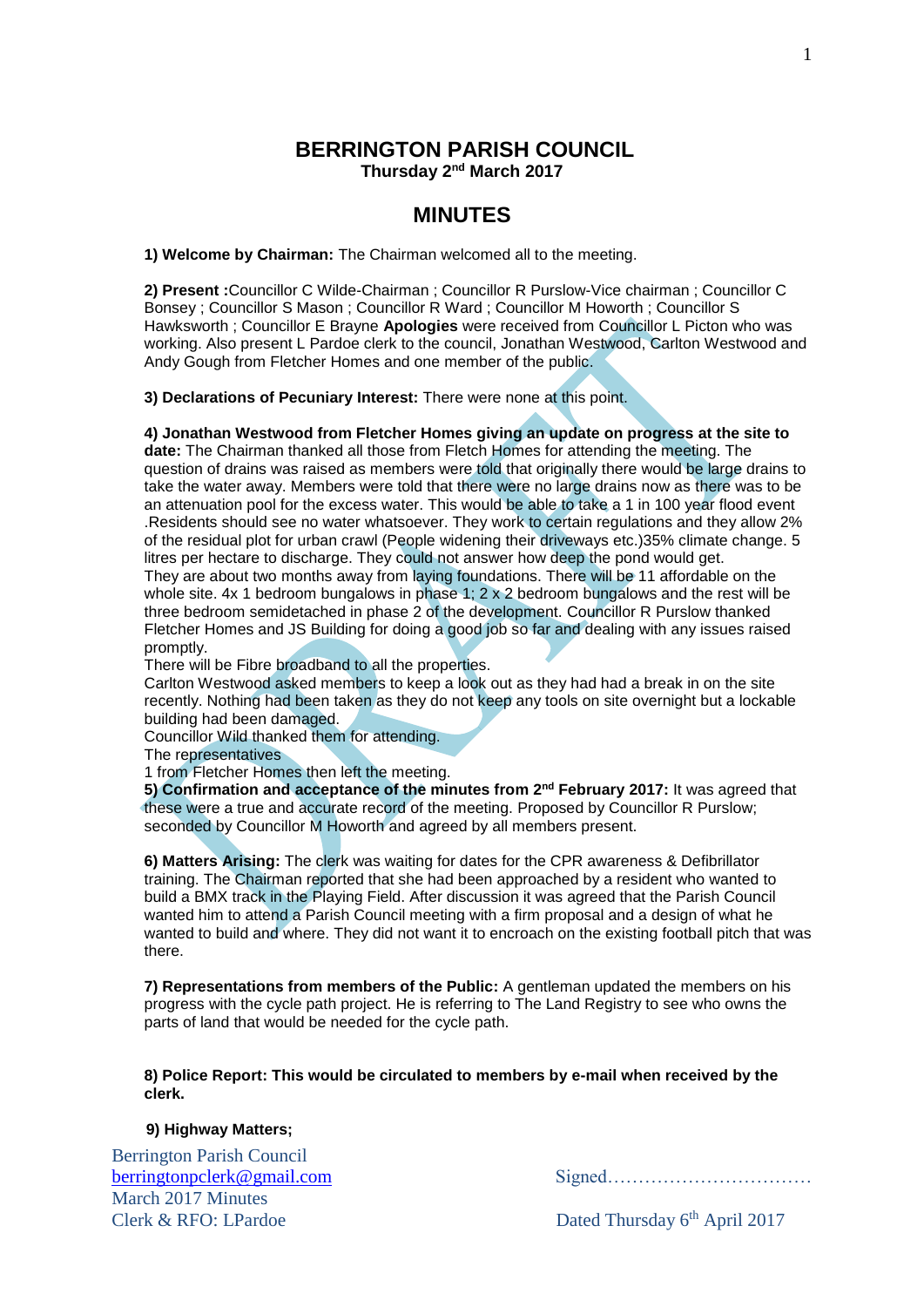- I. Councillors to report any highways matters; It was reported that there is a lot of mud on the road outside The Bell from the development.
- II. It was reported that the road outside 67a/68 Lower Cross there is a problem with the drainage. Two years ago the resident was told that Shropshire Council would put a gully in to take the water away but that this has still not happened. Clerk to contact Colin Blower and Tim Sneddon over this matter.
- III. It was reported that there is a large pothole 100 yards before the speed camera signs .It is not too noticeable in a car but very noticeable to cyclists.
- IV. The King Street crossroads there is still flooding on the highway. The drain is higher than where the water is collecting so cannot get away.
- V. Councillors to discuss speeding matters within the parish

#### **10) Financial Matters:**

i) Bank Reconciliation for Month End February 2017: It was agreed to accept the Bank reconciliation as presented by the clerk; proposed by Councillor S Hawksworth; seconded by Councillor R Purslow and agreed by all members present.

ii) Accounts for payment: -. It was agreed to pay the accounts as presented by the clerk; proposed by Councillor S Hawksworth; seconded by Councillor R Purslow and agreed by all members present.

| 1080                  | <b>HMRC</b>               | <b>PAYE</b>                         | 33.80   |
|-----------------------|---------------------------|-------------------------------------|---------|
| 1081                  | <b>Potters Electrical</b> | <b>Heaters for Community Centre</b> | 4310.40 |
| 1082                  | <b>National Trust</b>     | <b>Backdated rent</b>               | 34.20   |
| 1083                  | <b>SLB Groundcare</b>     | <b>Grass cutting</b>                | 920.00  |
| 1084                  | E-on                      | Light repair                        | 125.35  |
| 1085                  | Severn Trent              | <b>Water rates</b>                  | 107.06  |
| 1086                  | L Pardoe                  | <b>Expenses</b>                     | 29.60   |
| <b>Standing Order</b> | L Pardoe                  | Salary                              | 358.21  |
|                       |                           | <b>Total</b>                        | 5918.62 |
|                       |                           |                                     |         |

iii) Council to agree youth activities provision for the school holidays this year. It was agreed to have the services from Shropshire Council and run sessions at Easter time on 10<sup>th</sup>, 12<sup>th</sup> and 19<sup>th</sup> April from 2.00to 4.00pm every Wednesday at The Community Centre There would also be session every Wednesday in the summer holidays from 2.00 to 4.00pm starting on 26<sup>th</sup> July and continuing to 30<sup>th</sup> August at the Community Centre. Proposed Councillor C Wild; seconded by Councillor R Purslow and agreed by all members present.

#### **11) Planning Matters:-**

**Council to consider new planning applications:** There were none at this point.

**Council to consider any new applications received after 20th February 2017.** There were no new applications to consider.

**Council to consider how to respond to the Planning applications following the new planning consultation proposals from Shropshire Council starting from 1st March 2017:** The clerk would circulate any applications to members by e-mail and request comments to formulate a response. This would then be circulated to members for agreement. Any large contentious applications would be dealt with by an extra meeting.

#### **12) Correspondence Received:** This was noted

Berrington Parish Council March 2017 Minutes  $Clerk & RFO: LPardoe$ 

[berringtonpclerk@gmail.com](mailto:berringtonpclerk@gmail.com) Signed……………………………

Dated Thursday 6<sup>th</sup> April 2017